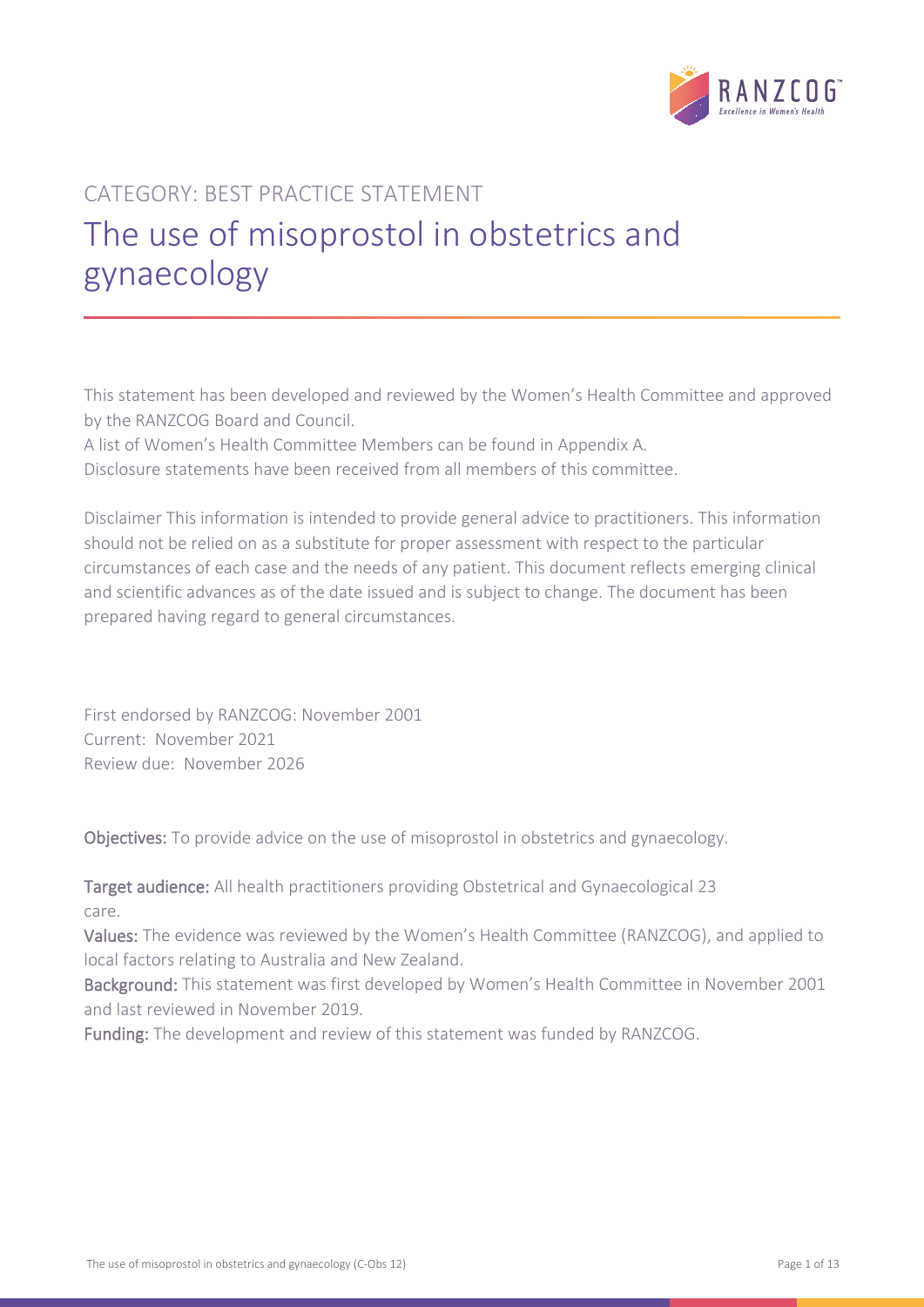

# Contents

| 1. |                                                                                                                                                                                                                                                                                                                                                                                                                                               |  |  |  |
|----|-----------------------------------------------------------------------------------------------------------------------------------------------------------------------------------------------------------------------------------------------------------------------------------------------------------------------------------------------------------------------------------------------------------------------------------------------|--|--|--|
| 2. |                                                                                                                                                                                                                                                                                                                                                                                                                                               |  |  |  |
| 3. | $\label{eq:1} \mbox{Introduction}\dots\hspace{1.5mm}\dots\hspace{1.5mm}\dots\hspace{1.5mm}\dots\hspace{1.5mm}\dots\hspace{1.5mm}\dots\hspace{1.5mm}\dots\hspace{1.5mm}\dots\hspace{1.5mm}\dots\hspace{1.5mm}\dots\hspace{1.5mm}\dots\hspace{1.5mm}\dots\hspace{1.5mm}\dots\hspace{1.5mm}\dots\hspace{1.5mm}\dots\hspace{1.5mm}\dots\hspace{1.5mm}\dots\hspace{1.5mm}\dots\hspace{1.5mm}\dots\hspace{1.5mm}\dots\hspace{1.5mm}\dots\hspace{1.$ |  |  |  |
| 4. |                                                                                                                                                                                                                                                                                                                                                                                                                                               |  |  |  |
|    | 4.1                                                                                                                                                                                                                                                                                                                                                                                                                                           |  |  |  |
|    | 4.2                                                                                                                                                                                                                                                                                                                                                                                                                                           |  |  |  |
|    | 4.2.1                                                                                                                                                                                                                                                                                                                                                                                                                                         |  |  |  |
|    | 4.2.2                                                                                                                                                                                                                                                                                                                                                                                                                                         |  |  |  |
|    | 4.2.3                                                                                                                                                                                                                                                                                                                                                                                                                                         |  |  |  |
|    | 4.2.4                                                                                                                                                                                                                                                                                                                                                                                                                                         |  |  |  |
| 5. |                                                                                                                                                                                                                                                                                                                                                                                                                                               |  |  |  |
| 6. |                                                                                                                                                                                                                                                                                                                                                                                                                                               |  |  |  |
| 7. |                                                                                                                                                                                                                                                                                                                                                                                                                                               |  |  |  |
| 8. |                                                                                                                                                                                                                                                                                                                                                                                                                                               |  |  |  |
|    |                                                                                                                                                                                                                                                                                                                                                                                                                                               |  |  |  |
|    |                                                                                                                                                                                                                                                                                                                                                                                                                                               |  |  |  |
|    |                                                                                                                                                                                                                                                                                                                                                                                                                                               |  |  |  |
|    |                                                                                                                                                                                                                                                                                                                                                                                                                                               |  |  |  |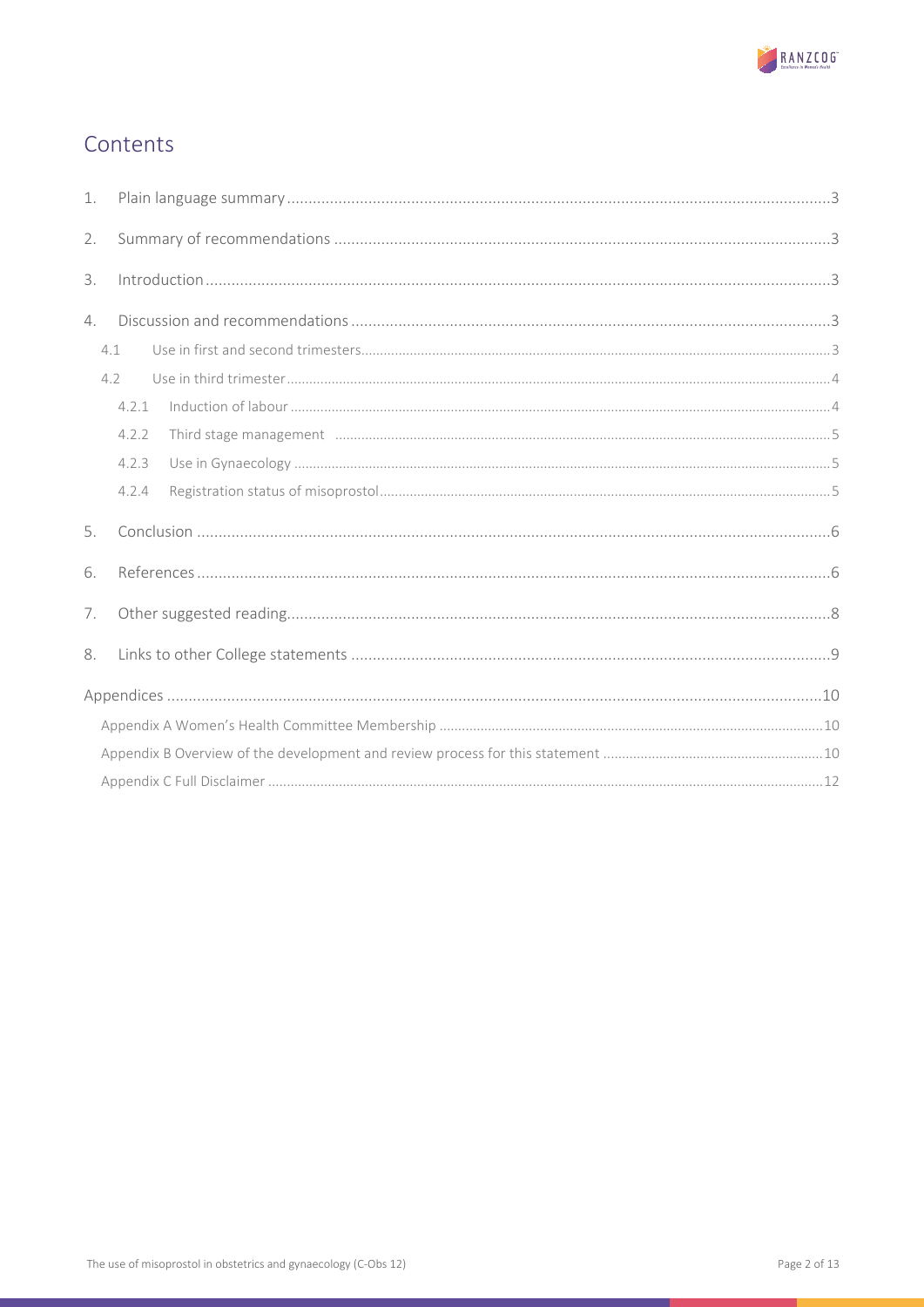

# <span id="page-2-0"></span>1. Plain language summary

Misoprostol is a medication that is available in Australia and New Zealand. It is used as part of the treatment for miscarriage (early pregnancy loss) and stillbirth, for abortion, and may also be used for the control of excessive bleeding after birth. Misoprostol is also used for induction of labour in New Zealand. When used in these settings misoprostol is safe and effective, and can provide important benefits for women. These should be discussed with the doctor providing care.

# <span id="page-2-1"></span>2. Summary of recommendations

| <b>Recommendation 1</b>                                                                                                                                                                                                                                                                                                                                                         | Grade                             |
|---------------------------------------------------------------------------------------------------------------------------------------------------------------------------------------------------------------------------------------------------------------------------------------------------------------------------------------------------------------------------------|-----------------------------------|
| Misoprostol is appropriate for use, and demonstrates advantages over available alternatives,<br>in the medical management of miscarriage and in combination with mifepristone for abortion<br>in the first trimester.                                                                                                                                                           | Consensus-based<br>recommendation |
| <b>Recommendation 2</b>                                                                                                                                                                                                                                                                                                                                                         | Grade                             |
| Under current TGA guidelines in Australia misoprostol is registered for use in a composite<br>pack with mifepristone for abortion up to 63 days. There is no approved use beyond 63 days<br>gestation or for other obstetric or gynaecological procedures. Where practical any "off-label"<br>use should occur after obtaining and documenting informed consent from the woman. | Consensus-based<br>recommendation |
| <b>Recommendation 3</b>                                                                                                                                                                                                                                                                                                                                                         | Grade                             |
| Misoprostol is used in combination with mifepristone for abortion and management of some<br>miscarriages. Detailed information about this indication can be found in the College statement<br>The use of mifepristone for medical termination of pregnancy (C-Gyn 21).                                                                                                          | Consensus-based<br>recommendation |

## <span id="page-2-2"></span>3. Introduction

There is considerable evidence in published studies about the use of misoprostol in obstetrics. There are in excess of 200 randomised controlled trials included in Cochrane Systematic Reviews, involving more than 35,000 women where misoprostol has been administered for obstetric or gynaecological indications.

## <span id="page-2-3"></span>4. Discussion and recommendations

| Recommendation 1                                                                             | Grade           |
|----------------------------------------------------------------------------------------------|-----------------|
| Misoprostol is appropriate for use, and demonstrates advantages over available alternatives, | Consensus-based |
| in the medical management of miscarriage and in combination with mifepristone for abortion   | recommendation  |
| in the first trimester.                                                                      |                 |

### <span id="page-2-4"></span>4.1 Use in first and second trimesters

In general, the evidence demonstrates advantages of misoprostol over available alternatives for use in medical management of miscarriage. The advantages are that it is at least as effective as alternatives, has fewer side effects, is more practical to use and is cheaper. Compared to surgical evacuation of the uterus, misoprostol is associated with a slightly higher rate of retained products of conception, vomiting and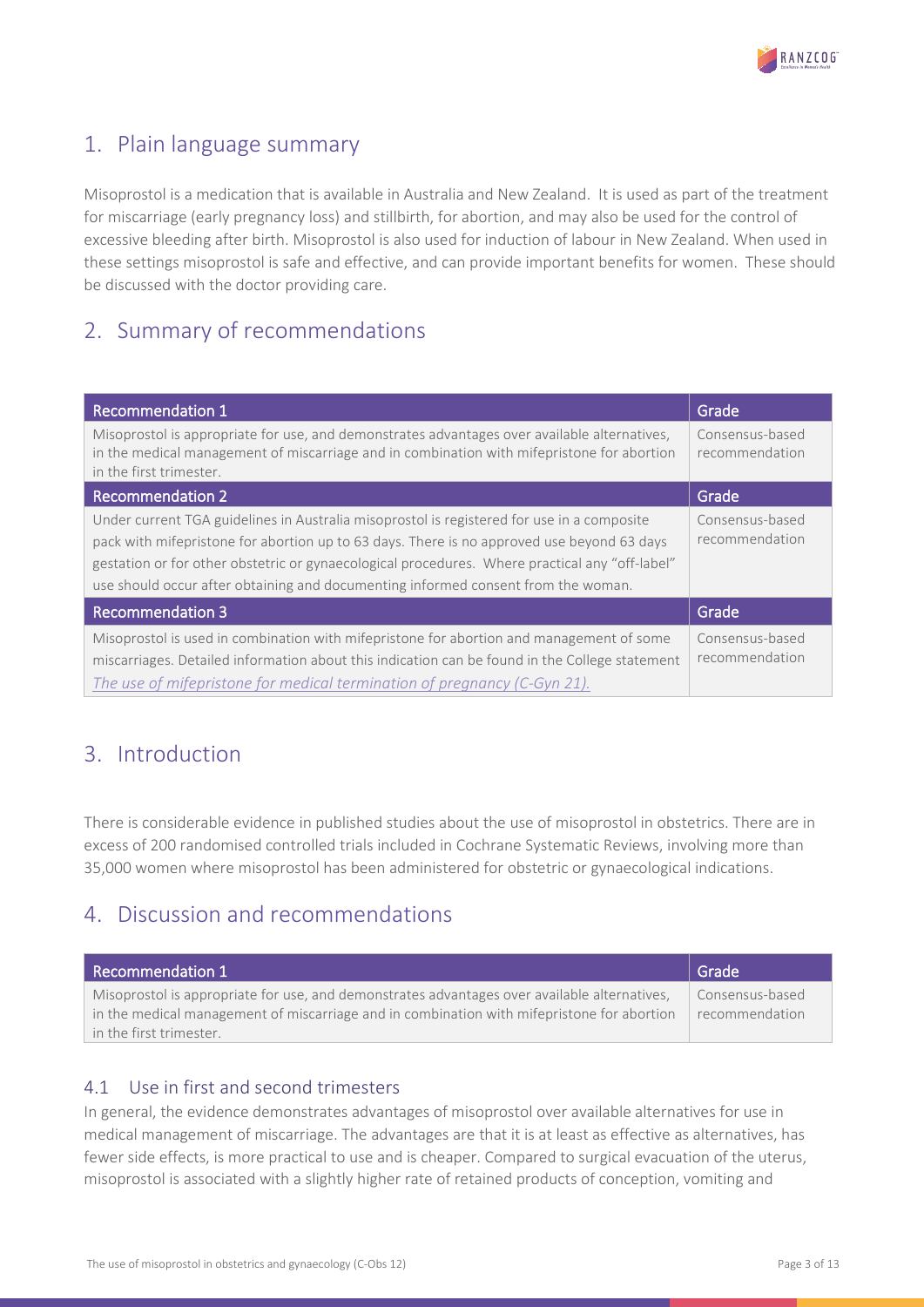

diarrhoea, but patient satisfaction is similar. There is no clear evidence that any route of administration or dosage regimen is superior to others<sup>1</sup>.

Misoprostol is safe and effective for management of second trimester fetal death in utero. There is now clear evidence that the addition of mifepristone to misoprostol reduces the time to delivery in women with fetal death in utero between 14 and 28 weeks' gestation compared to misoprostol alone<sup>2</sup>.

In 2012 misoprostol was registered in Australia for use orally or buccally in combination with mifepristone for abortion up to 49 days gestation. From February 2015 a composite pack containing both misoprostol and mifepristone was introduced with a new indication of abortion up to 63 days gestation. This has been found to be effective and associated with few side-effects.

The Therapeutic Goods Administration approved product information and evidence based guidelines should be consulted for detailed information about appropriate regimens.<sup>3</sup>

Misoprostol has been shown to be superior to other methods of cervical preparation for surgical abortion in the first trimester $4$ .

### <span id="page-3-0"></span>4.2 Use in third trimester

### <span id="page-3-1"></span>4.2.1 Induction of labour<sup>5-12</sup>

Misoprostol is used extensively in the third trimester in countries other than Australia, including in New Zealand. Advantages include that it is relatively inexpensive, can be stored at room temperature and has a long shelf life. However, in Australia, use of misoprostol is less common after the first trimester and, under current TGA guidelines, the use of misoprostol for abortion after 63 days gestation or for other obstetric or gynaecological procedures is not an approved indication.

There is considerable literature evaluating the use of misoprostol for cervical ripening and induction of labour. Both vaginal and oral administration of misoprostol are effective methods for cervical ripening and for induction of labour. As with other prostaglandins, misoprostol can cause uterine hypertonicity. Misoprostol is an effective uterotonic and can achieve sustained uterine contraction in the third stage.

Misoprostol is a safe and effective method of induction of labour for fetal death in utero or abortion. Dosage should be adjusted according to gestation, presence of uterine scars (including caesarean section), and fetal death, with these factors influencing myometrial responsiveness and the risk of uterine rupture. Uterine rupture may occur with misoprostol induction of labour, as with other uterotonic agents, and its use in women with uterine scars, particularly those with multiple or upper uterine segment scars, should be under close supervision in a facility adequately equipped to manage this rare but serious complication.

The table below suggests a reasonable regimen, but this should be considered a general guide and may require modification depending on other clinical circumstances or local considerations.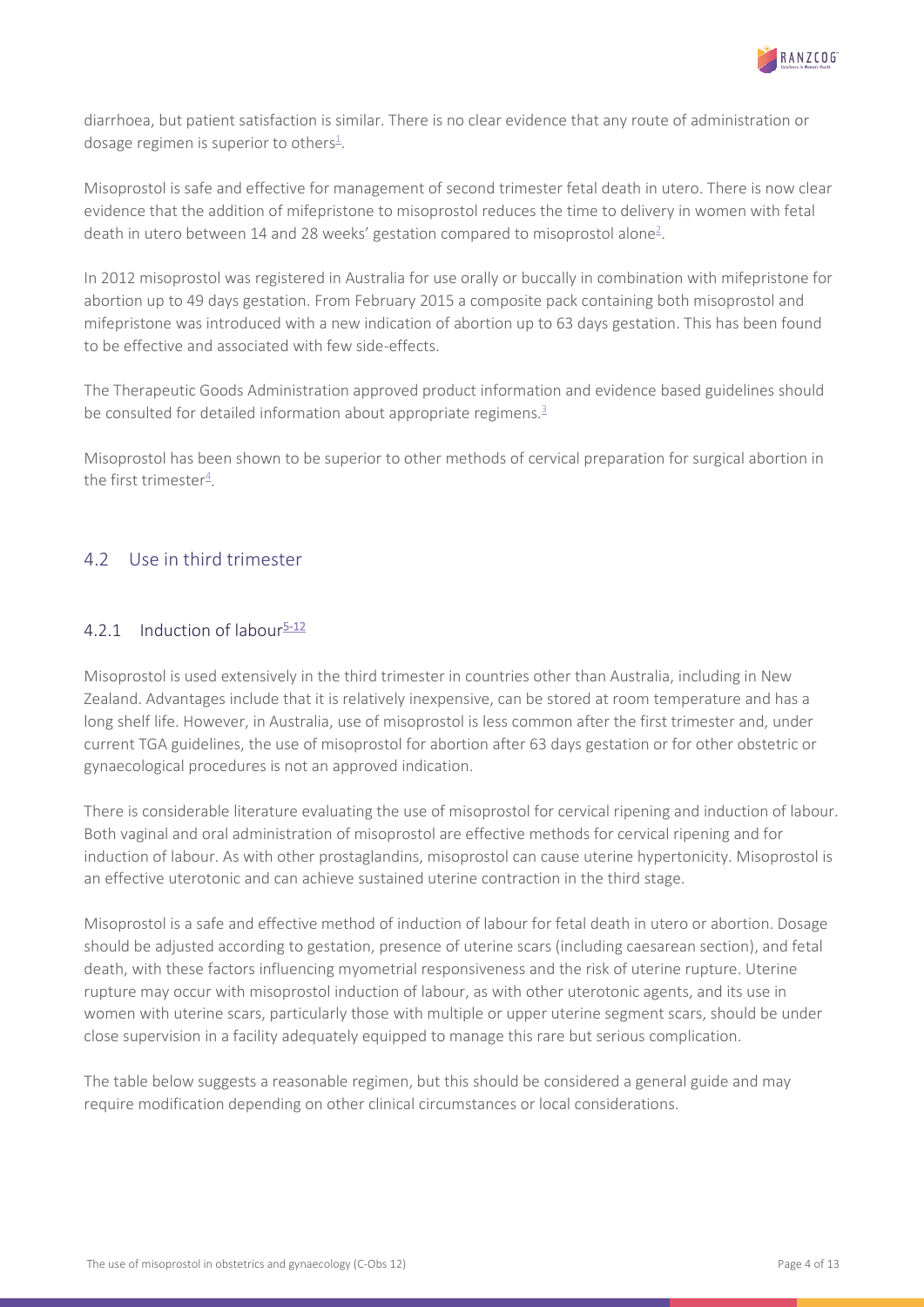

| Clinical context <sup>13-15</sup>                                                                          | Misoprostol dose   |                    |               |
|------------------------------------------------------------------------------------------------------------|--------------------|--------------------|---------------|
|                                                                                                            | Initial            | Subsequent         | before review |
| Medical abortion 14 to 22                                                                                  | 400 to 800 mcg     | 400mcg 4-hourly    | 6 doses       |
| weeks gestation <sup>a</sup>                                                                               |                    |                    |               |
| Medical abortion 22-27 weeks                                                                               | 400 <sub>mcg</sub> | 400 mcg 4-hourly   | 6 doses       |
| gestation                                                                                                  |                    |                    |               |
| Medical abortion 22-27 weeks                                                                               | 200 <sub>mcg</sub> | 200 mcg 4-hourly   | 6 doses       |
| with prior uterine surgery                                                                                 |                    |                    |               |
| Induction of labour from 28                                                                                | 25 to 100 mcg      | 25 to 100mcg 2-    | 24 hours      |
| weeks <sup>b</sup>                                                                                         |                    | hourly to 6-hourly |               |
|                                                                                                            |                    |                    |               |
| Induction of labour with a live                                                                            | 25 <sub>mcg</sub>  | 2hrly              | 8 doses       |
| fetus                                                                                                      |                    |                    |               |
| <sup>a</sup> Consider reducing dose in women with prior uterine surgery after 20 weeks                     |                    |                    |               |
| <sup>b</sup> Use lower doses at later gestations, in parous women, and with fetal death in utero. Use only |                    |                    |               |
| with caution in women with prior uterine surgery and generally not with a live fetus and a                 |                    |                    |               |
| uterine scar.                                                                                              |                    |                    |               |

### <span id="page-4-0"></span>4.2.2 Third stage management  $16-20$

There is insufficient evidence to recommend misoprostol over conventional injectable uterotonics in prophylactic management in the third stage of labour, particularly in women considered to be at low risk for severe postpartum haemorrhage.

Misoprostol may be used for the management of postpartum haemorrhage. This is covered in more detail in the College statement Management of *[Postpartum Haemorrhage \(C-Obs 43\)](https://ranzcog.edu.au/RANZCOG_SITE/media/RANZCOG-MEDIA/Women%27s%20Health/Statement%20and%20guidelines/Clinical-Obstetrics/Management-of-Postpartum-Haemorrhage-(C-Obs-43)-Review-July-2017.pdf?ext=.pdf)*. FIGO recommends misoprostol for management of PPH in low resource settings due to its low cost and easy storage<sup>21</sup>, however there is insufficient evidence to recommend its use over injectable uterotonics in routine practice in Australia and New Zealand at this stage $^{22}$ .

### <span id="page-4-1"></span>4.2.3 Use in Gynaecology

Misoprostol administration prior to hysteroscopy has been shown to reduce the need for mechanical dilatation, and reduces the incidence of intra-operative complications (cervical laceration, false-track formation $23-25$ ). Vaginal administration, compared to oral, appears to reduce the time required for the priming to be effective and to reduce gastrointestinal side effects $26$ .

### <span id="page-4-2"></span>4.2.4 Registration status of misoprostol

In Australia misoprostol is now only registered for use in obstetrics and gynaecology in a composite pack with Mifepristone and solely for the purpose of abortion up to 63 days gestation.

The use of misoprostol after 63 days gestation or for other obstetric or gynaecological indications is not currently an approved indication.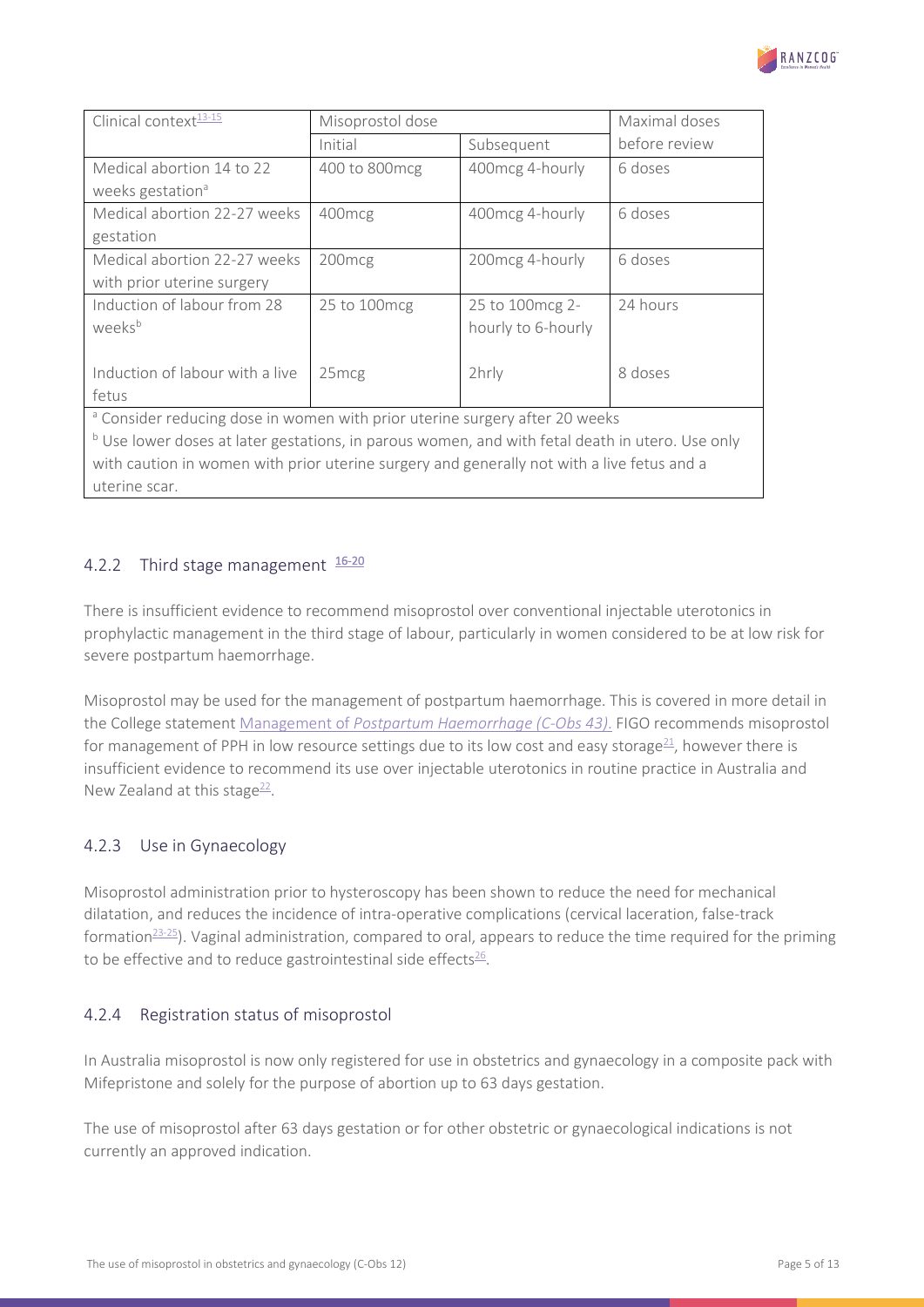

Misoprostol is included in the regimen for early medical abortion in the New Zealand Medsafe datasheet for mifepristone, but misoprostol itself is not registered there for obstetric and gynaecological indications and therefore is used as not an approved indication.

The company which markets the widely used formulation of misoprostol which is registered for gastrointestinal indications has not researched, and does not support, its use in pregnancy, and has not expressed any intention to do so.

4.5 Use in clinical practice

| <b>Recommendation 2</b>                                                                                                                                                                                                                                                                                                                                                         | Grade                             |
|---------------------------------------------------------------------------------------------------------------------------------------------------------------------------------------------------------------------------------------------------------------------------------------------------------------------------------------------------------------------------------|-----------------------------------|
| Under current TGA guidelines in Australia misoprostol is registered for use in a composite<br>pack with mifepristone for abortion up to 63 days. There is no approved use beyond 63 days<br>gestation or for other obstetric or gynaecological procedures. Where practical any "off-label"<br>use should occur after obtaining and documenting informed consent from the woman. | Consensus-based<br>recommendation |
| <b>Recommendation 3</b>                                                                                                                                                                                                                                                                                                                                                         | Grade                             |
| Misoprostol is used in combination with mifepristone for abortion and management of some<br>miscarriages. Detailed information about this indication can be found in the College statement<br>The use of mifepristone for medical termination of pregnancy (C-Gyn 21).                                                                                                          | Consensus-based<br>recommendation |

Particular caution is recommended with the use of misoprostol for cervical ripening and induction of labour. The potential risks and benefits in each individual case should be carefully evaluated and attention paid to the published information regarding minimisation of dosage. As with all prostaglandin preparations, caution is recommended with the use of misoprostol in the presence of a uterine scar.

## <span id="page-5-0"></span>5. Conclusion

There is reasonable evidence from peer reviewed literature attesting to the efficacy of misoprostol as a therapeutic agent in treating a number of conditions in Obstetrics and Gynaecology. Practitioners should be aware that when they prescribe it, they will generally be using it 'off label' and, apart from in time-critical emergency settings, should only use it in clinical situations after obtaining and documenting informed consent from the woman.

The references which follow include information about dosage regimens evaluated.

### <span id="page-5-1"></span>6. References

<span id="page-5-2"></span>1. Kim C, Barnard S, Neilson JP, Hickey M, Vazquez JC, Dou L. Medical treatments for incomplete miscarriage. Cochrane Database of Systematic Reviews. 2017(1).

2. Allanson ER, Copson S, Spilsbury K, Criddle S, Jennings B, Doherty DA, et al. Pretreatment With Mifepristone Compared With Misoprostol Alone for Delivery After Fetal Death Between 14 and 28 Weeks of Gestation: A Randomized Controlled Trial. Obstetrics and gynecology. 2021;137(5):801-9.

3. (TGA) TGA. Product Information – GyMiso misoprostol 200 microgram tablet. 2012.

4. Kapp N, Lohr PA, Ngo TD, Hayes JL. Cervical preparation for first trimester surgical abortion. Cochrane Database of Systematic Reviews. 2010(2).

5. Kerr RS, Kumar N, Williams MJ, Cuthbert A, Aflaifel N, Haas DM, et al. Low-dose oral misoprostol for induction of labour. The Cochrane database of systematic reviews. 2021;6(6):Cd014484.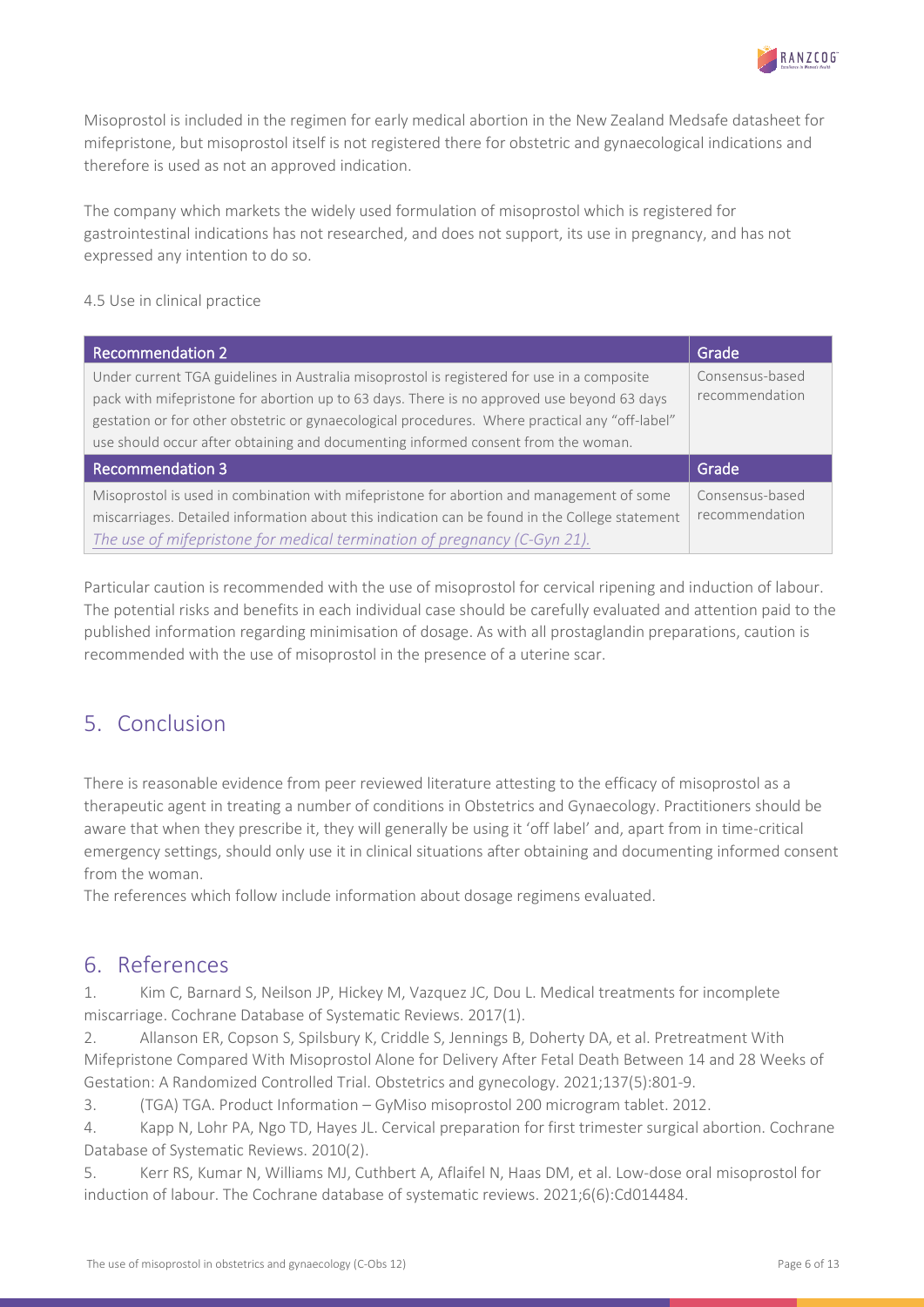

6. Gattás D, de Amorim MMR, Feitosa FEL, da Silva-Junior JR, Ribeiro LCG, Souza GFA, et al. Misoprostol administered sublingually at a dose of 12.5 μg versus vaginally at a dose of 25 μg for the induction of full-term labor: a randomized controlled trial. Reprod Health. 2020;17(1):47.

7. Young DC, Delaney T, Armson BA, Fanning C. Oral misoprostol, low dose vaginal misoprostol, and vaginal dinoprostone for labor induction: Randomized controlled trial. PLoS One. 2020;15(1):e0227245.

8. Kashanian M, Eshraghi N, Rahimi M, Sheikhansari N, Javanmanesh F. Efficacy comparison of titrated oral solution of misoprostol and intravenous oxytocin on labour induction in women with full-term pregnancy. J Obstet Gynaecol. 2020;40(1):20-4.

9. Haas DM, Daggy J, Flannery KM, Dorr ML, Bonsack C, Bhamidipalli SS, et al. A comparison of vaginal versus buccal misoprostol for cervical ripening in women for labor induction at term (the IMPROVE trial): a triple-masked randomized controlled trial. American journal of obstetrics and gynecology. 2019;221(3):259.e1-.e16.

10. Aduloju OP, Ipinnimo OM, Aduloju T. Oral misoprostol for induction of labor at term: a randomized controlled trial of hourly titrated and 2 hourly static oral misoprostol solution. J Matern Fetal Neonatal Med. 2021;34(4):493-9.

11. Saccone G, Della Corte L, Maruotti GM, Quist-Nelson J, Raffone A, De Vivo V, et al. Induction of labor at full-term in pregnant women with uncomplicated singleton pregnancy: A systematic review and metaanalysis of randomized trials. Acta Obstet Gynecol Scand. 2019;98(8):958-66.

12. De Bonrostro Torralba C, Tejero Cabrejas EL, Envid Lázaro BM, Franco Royo MJ, Roca Arquillué M, Campillos Maza JM. Low-dose vaginal misoprostol vs vaginal dinoprostone insert for induction of labor beyond 41st week: A randomized trial. Acta Obstet Gynecol Scand. 2019;98(7):913-9.

<span id="page-6-0"></span>13. Mid trimester pregnancy loss (including abortion) Clinical Practice Guideline. King Edward Memorial Hospital.

14. Late Intrauterine Fetal Death and Stillbirth: Royal College of Obstetricians and Gynaecologists; 2010 [24/08/2021]. Green Top Guideline No. 55. First edition:[Available from:

[https://www.rcog.org.uk/globalassets/documents/guidelines/gtg\\_55.pdf.](https://www.rcog.org.uk/globalassets/documents/guidelines/gtg_55.pdf)

15. Induction of Labour in Aotearoa New Zealand: A clinical practice guideline 2019 Wellington: Ministry of Health; 2021. Available from:

[https://www.health.govt.nz/system/files/documents/publications/induction\\_of\\_labour\\_in\\_aotearoa\\_new\\_ze](https://www.health.govt.nz/system/files/documents/publications/induction_of_labour_in_aotearoa_new_zealand_-_a_clinical_practice_guideline.pdf) aland - a clinical practice guideline.pdf.

<span id="page-6-1"></span>16. Dodd JM, Crowther CA, Robinson JS. Oral misoprostol for induction of labour at term: randomised controlled trial. Bmj. 2006;332(7540):509-13.

17. Hofmeyr GJ, Alfirevic Z, Matonhodze B, Brocklehurst P, Campbell E, Nikodem VC. Titrated oral misoprostol solution for induction of labour: a multi-centre, randomised trial. BJOG : an international journal of obstetrics and gynaecology. 2001;108(9):952-9.

18. Dallenbach P, Boulvain M, Viardot C, Irion O. Oral misoprostol or vaginal dinoprostone for labor induction: a randomized controlled trial. American journal of obstetrics and gynecology. 2003;188(1):162-7.

19. Moodley J, Venkatachalam S, Songca P. Misoprostol for cervical ripening at and near term--a comparative study. S Afr Med J. 2003;93(5):371-4.

20. Muzonzini G, Hofmeyr GJ. Buccal or sublingual misoprostol for cervical ripening and induction of labour. The Cochrane database of systematic reviews. 2004(4):CD004221.

<span id="page-6-2"></span>21. Misoprostol for the treatment of postpartum haemorrhage in low resource settings: International Confederation of Midwives (ICM) and International Federation of Gynecology and Obstetrics (FIGO); 2014. Available from: [https://www.figo.org/sites/default/files/2020-05/6.%20FIGO%20-](https://www.figo.org/sites/default/files/2020-05/6.%20FIGO%20-%20Misoprostol%20for%20the%20treatment%20of%20postpartum%20haemorrhage%20in%20low%20resource%20settings.pdf)

[%20Misoprostol%20for%20the%20treatment%20of%20postpartum%20haemorrhage%20in%20low%20resou](https://www.figo.org/sites/default/files/2020-05/6.%20FIGO%20-%20Misoprostol%20for%20the%20treatment%20of%20postpartum%20haemorrhage%20in%20low%20resource%20settings.pdf) [rce%20settings.pdf.](https://www.figo.org/sites/default/files/2020-05/6.%20FIGO%20-%20Misoprostol%20for%20the%20treatment%20of%20postpartum%20haemorrhage%20in%20low%20resource%20settings.pdf)

<span id="page-6-3"></span>22. Mousa HA, Alfirevic Z. Treatment for primary postpartum haemorrhage. Cochrane Database of Systematic Reviews. 2007(1).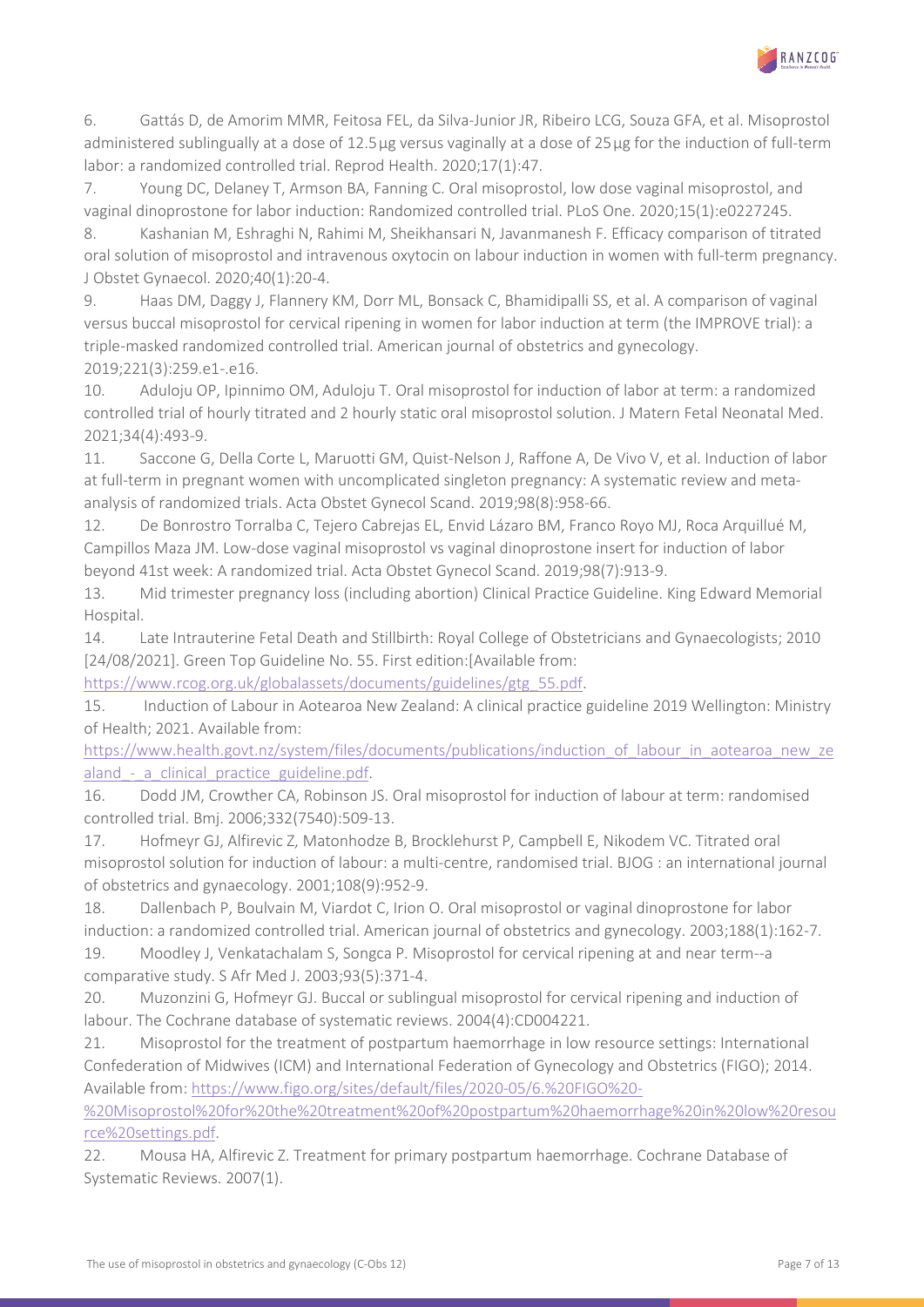

<span id="page-7-1"></span>23. Al-Fozan H, Firwana B, Al Kadri H, Hassan S, Tulandi T. Preoperative ripening of the cervix before operative hysteroscopy. Cochrane Database of Systematic Reviews. 2015(4).

24. De Silva PM, Wilson L, Carnegy A, Smith PP, Clark TJ. Cervical dilatation and preparation prior to outpatient hysteroscopy: a systematic review and meta-analysis. BJOG : an international journal of obstetrics and gynaecology. 2021;128(7):1112-23.

25. Hua Y, Zhang W, Hu X, Yang A, Zhu X. The use of misoprostol for cervical priming prior to hysteroscopy: a systematic review and analysis. Drug Des Devel Ther. 2016;10:2789-801.

<span id="page-7-2"></span>26. Abdelhakim AM, Gadallah AH, Abbas AM. Efficacy and safety of oral vs vaginal misoprostol for cervical priming before hysteroscopy: A systematic review and meta-analysis. European journal of obstetrics, gynecology, and reproductive biology. 2019;243:111-9.

# <span id="page-7-0"></span>7. Other suggested reading

National Consensus Guideline for Treatment of Postpartum Haemorrhage <http://www.health.govt.nz/publication/national-consensus-guideline-treatment-postpartum-haemorrhage>

New Zealand Medicines and Medical Devices Safety Authority (MEDSAFE) Data Sheet – MIFEGYNE Mifepristone micronised 200 mg tablets. June 2012. Available at: <http://www.medsafe.govt.nz/profs/datasheet/m/Mifegynetab.pdf>

Council of Australian Therapeutic Advisory Groups. Rethinking medicines decision-making in Australian hospitals: Guiding principles for the quality use of off-label medicines. November 2013. Available at: [http://www.catag.org.au/wp-content/uploads/2012/08/OKA9963-CATAG-Rethinking-Medicines-Decision-](http://www.catag.org.au/wp-content/uploads/2012/08/OKA9963-CATAG-Rethinking-Medicines-Decision-Making-final1.pdf)[Making-final1.pdf](http://www.catag.org.au/wp-content/uploads/2012/08/OKA9963-CATAG-Rethinking-Medicines-Decision-Making-final1.pdf)

Day R. Off-label prescribing. Australian Prescriber 2013;36:182-3 Available at: <http://www.australianprescriber.com/magazine/36/6/182/3>

Madlen Gazarian, Maria Kelly, John R McPhee, Linda V Graudins, Robyn L Ward and Terence J Campbell. Offlabel use of medicines: concensus recommendations for evaluating appropriateness. The Medical Journal of Australia 2006;185(10):544-548 Available at[: https://www.mja.com.au/journal/2006/185/10/label-use](https://www.mja.com.au/journal/2006/185/10/label-use-medicines-consensus-recommendations-evaluating-appropriateness)[medicines-consensus-recommendations-evaluating-appropriateness](https://www.mja.com.au/journal/2006/185/10/label-use-medicines-consensus-recommendations-evaluating-appropriateness)

Alfirevic Z. Oral misoprostol for induction of labour. The Cochrane Database of Systematic Reviews 2006 Issue 2. Art. No.: CD001338. DOI: 10.1002/14651858.CD001338.

Chong Y-S, Su L-L & Arulkumaran, S. Misoprostol: A Quarter Century of Use, Abuse and Creative Misuse. CME Review Article, Obstetrical and Gynaecological Survey 2004; 59 (2): 128-140.

Dodd JM, Crowther C Induction of labour for women with a previous caesarean birth: a systematic review of the literature. ANZJOG 2004; 44 (5): 392-395.

Dodd JM, Crowther CA. Elective repeat caesarean section versus induction of labour for women with a previous caesarean birth. Review The Cochrane Database of Systematic Reviews 2006 Issue 4. Art. No.: CD004906. DOI: 10.1002/14651858.CD004906.

Dodd JM, Crowther CA. Misoprostol for induction of labour to terminate pregnancy in the second or third trimester for women with a fetal anomaly or after intrauterine fetal death. Cochrane Database of Systematic Reviews 2010, Issue 4. Art. No.: CD004901. DOI: 10.1002/14651858.CD004901.pub2.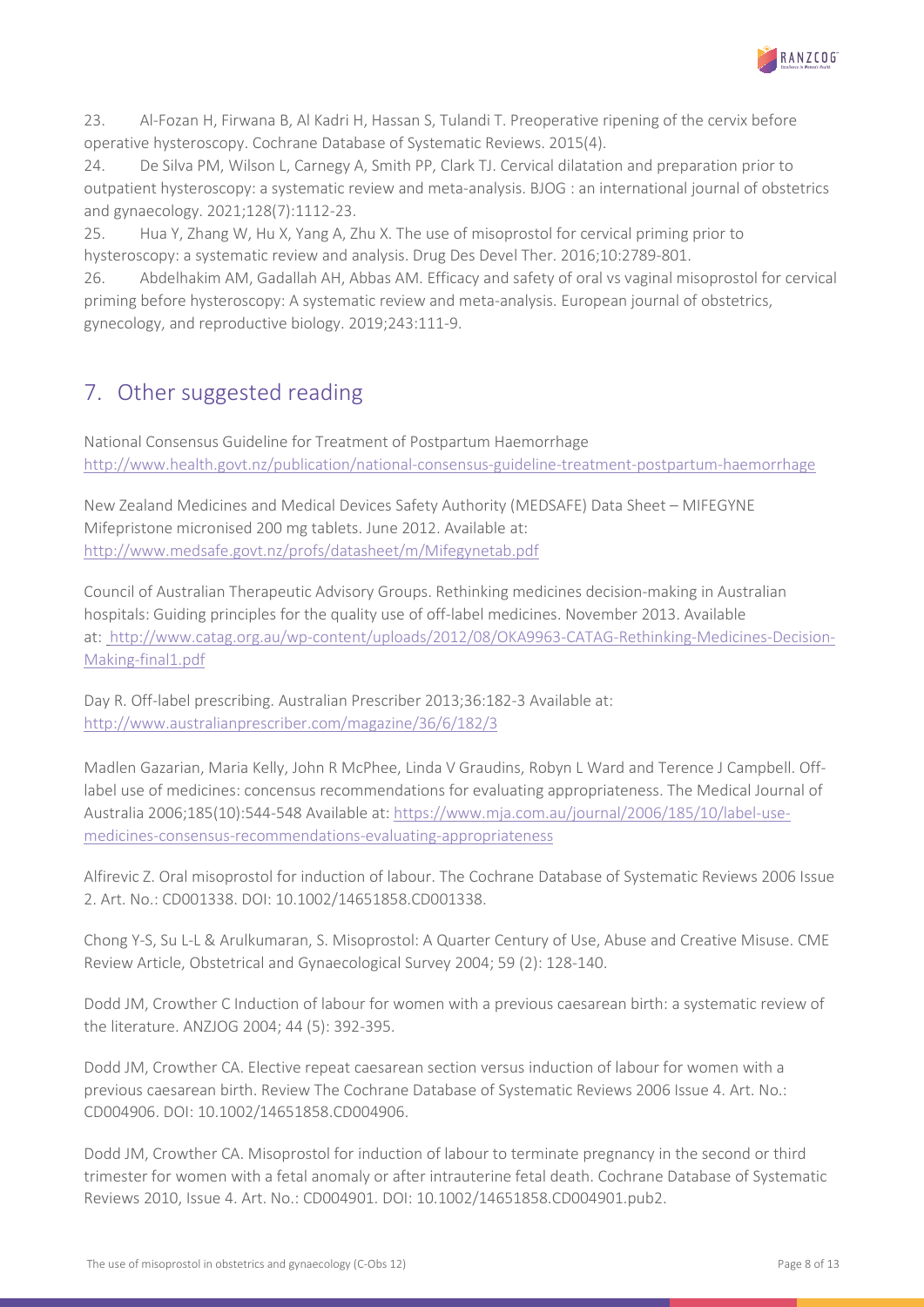

Dodd JM, Crowther CA. Misoprostol versus cervagem for the induction of labour to terminate pregnancy in the second and third trimester for women with a fetal anomaly or after intra-uterine fetal death: A systematic review. Eur J Obstet Gyn Reprod Biol 2005.

Goldberg AB, Greenberg MB, Darney PD. Drug Therapy: Misoprostol and Pregnancy. New England Journal of Medicine 2001; 344: 38-47 (95 references).

Hofmeyr GJ, Gülmezoglu AM. Vaginal misoprostol for cervical ripening and induction of labour. The Cochrane Database of Systematic Reviews 2003, Issue 1 Art. No.: CD000941. DOI: 10.1002/14651858.CD000941.

Kulier R, Gülmezoglu AM, Hofmeyr GJ, Cheng LN, Campana A. Medical methods for first trimester abortion. The Cochrane Database of Systematic Reviews 2004, Issue 2. Art. No.: CD002855. DOI: 10.1002/14651858.CD002855.pub3.

Royal College of Obstetricians and Gynaecologists. The Care of Women Requesting Induced Abortion. Evidence-based Clinical Guideline Number 7. RCOG Press November 2011. Available at: [http://www.rcog.org.uk/files/rcog-corp/Abortion%20guideline\\_web\\_1.pdf](http://www.rcog.org.uk/files/rcog-corp/Abortion%20guideline_web_1.pdf) 

Weeks A, Fiala C, Safar P. Misoprostol and the debate over off-label (not an approved indication) drug use. BJOG 2005 Mar; 112 (3): 269-72.

### <span id="page-8-0"></span>8. Links to other College statements

[Evidence-based Medicine, Obstetrics and Gynaecology \(C-Gen 15\)](https://ranzcog.edu.au/RANZCOG_SITE/media/RANZCOG-MEDIA/Women%27s%20Health/Statement%20and%20guidelines/Clinical%20-%20General/Evidence-based_Medicine_Obstetrics_and_Gynaecology_(C-Gen-15)-March-2021.pdf?ext=.pdf%20)

[The use of mifepristone for medical termination of pregnancy \(C-Gyn 21\)](https://ranzcog.edu.au/RANZCOG_SITE/media/RANZCOG-MEDIA/Women%27s%20Health/Statement%20and%20guidelines/Clinical%20-%20Gynaecology/Use-of-mifepristone-for-medical-abortion(C-Gyn-21)Review-March-2019_2.pdf?ext=.pdf)

[Birth after previous Caesarean](https://ranzcog.edu.au/RANZCOG_SITE/media/RANZCOG-MEDIA/Women%27s%20Health/Statement%20and%20guidelines/Clinical-Obstetrics/Birth-after-previous-caesarean-section-(C-Obs-38)-_-Jan-2022.pdf?ext=.pdf) Section (C-Obs 38)

<span id="page-8-1"></span>Management of [postpartum haemorrhage \(C-Obs 43\)](https://ranzcog.edu.au/RANZCOG_SITE/media/RANZCOG-MEDIA/Women%27s%20Health/Statement%20and%20guidelines/Clinical-Obstetrics/Management-of-Postpartum-Haemorrhage-(C-Obs-43)-Review-July-2017.pdf?ext=.pdf)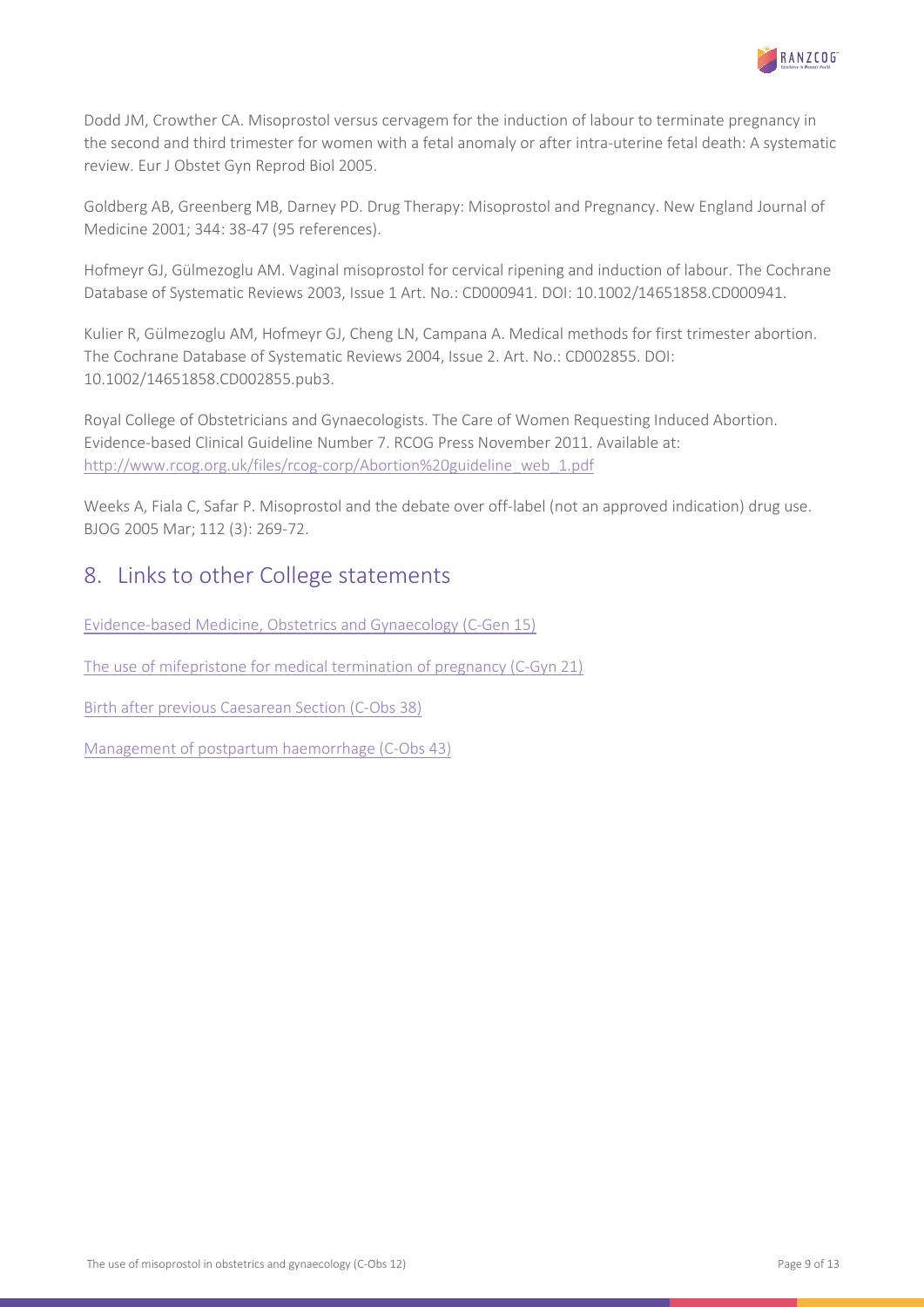

# Appendices

### <span id="page-9-0"></span>Appendix A Women's Health Committee Membership

| <b>Name</b>                       | <b>Position on Committee</b>          |
|-----------------------------------|---------------------------------------|
| Professor Yee Leung               | Chair and Board Member                |
| Dr Gillian Gibson                 | Deputy Chair, Gynaecology             |
| Dr Scott White                    | Deputy Chair, Obstetrics and          |
|                                   | Subspecialties Representative         |
| Dr Jared Watts                    | Member and EAC Representative         |
| Dr Kristy Milward                 | Member and Councillor                 |
| Dr Will Milford                   | Member and Councillor                 |
| Dr Frank O'Keeffe                 | Member and Councillor                 |
| <b>Professor Sue Walker</b>       | Member                                |
| Dr Roy Watson                     | Member and Councillor                 |
| Dr Susan Fleming                  | Member and Councillor                 |
| Dr Sue Belgrave                   | Member and Councillor                 |
| Dr Marilyn Clarke                 | ATSI Representative                   |
| Associate Professor Kirsten Black | Member                                |
| Dr Thangeswaran Rudra             | Member                                |
| Dr Nisha Khot                     | Member and SIMG Representative        |
| Dr Judith Gardiner                | Diplomate Representative              |
| Dr Angela Brown                   | Midwifery Representative, Australia   |
| Ms Adrienne Priday                | Midwifery Representative, New Zealand |
| Ms Ann Jorgensen                  | Community Representative              |
| Dr Ashleigh Seiler                | Trainee Representative                |
| Dr Leigh Duncan                   | Maori Representative                  |
| Prof Caroline De Costa            | Co-opted member (ANZJOG member)       |
| Dr Christine Sammartino           | Observer                              |

### <span id="page-9-1"></span>Appendix B Overview of the development and review process for this statement

### *i. Steps in developing and updating this statement*

This statement was originally developed in July 1992 and was most recently reviewed in November 2021. The Women's Health Committee carried out the following steps in reviewing this statement:

- Declarations of interest were sought from all members prior to reviewing this statement.
- Structured clinical questions were developed and agreed upon.
- An updated literature search to answer the clinical questions was undertaken.
- At the September 2021 teleconference, the existing consensus-based recommendations were reviewed and updated (where appropriate) based on the available body of evidence and clinical expertise. Recommendations were graded as set out below in Appendix B part iii)
- *ii. Declaration of interest process and management*

Declaring interests is essential in order to prevent any potential conflict between the private interests of members, and their duties as part of the Women's Health Committee.

A declaration of interest form specific to guidelines and statements was developed by RANZCOG and approved by the RANZCOG Board in September 2012. The Women's Health Committee members were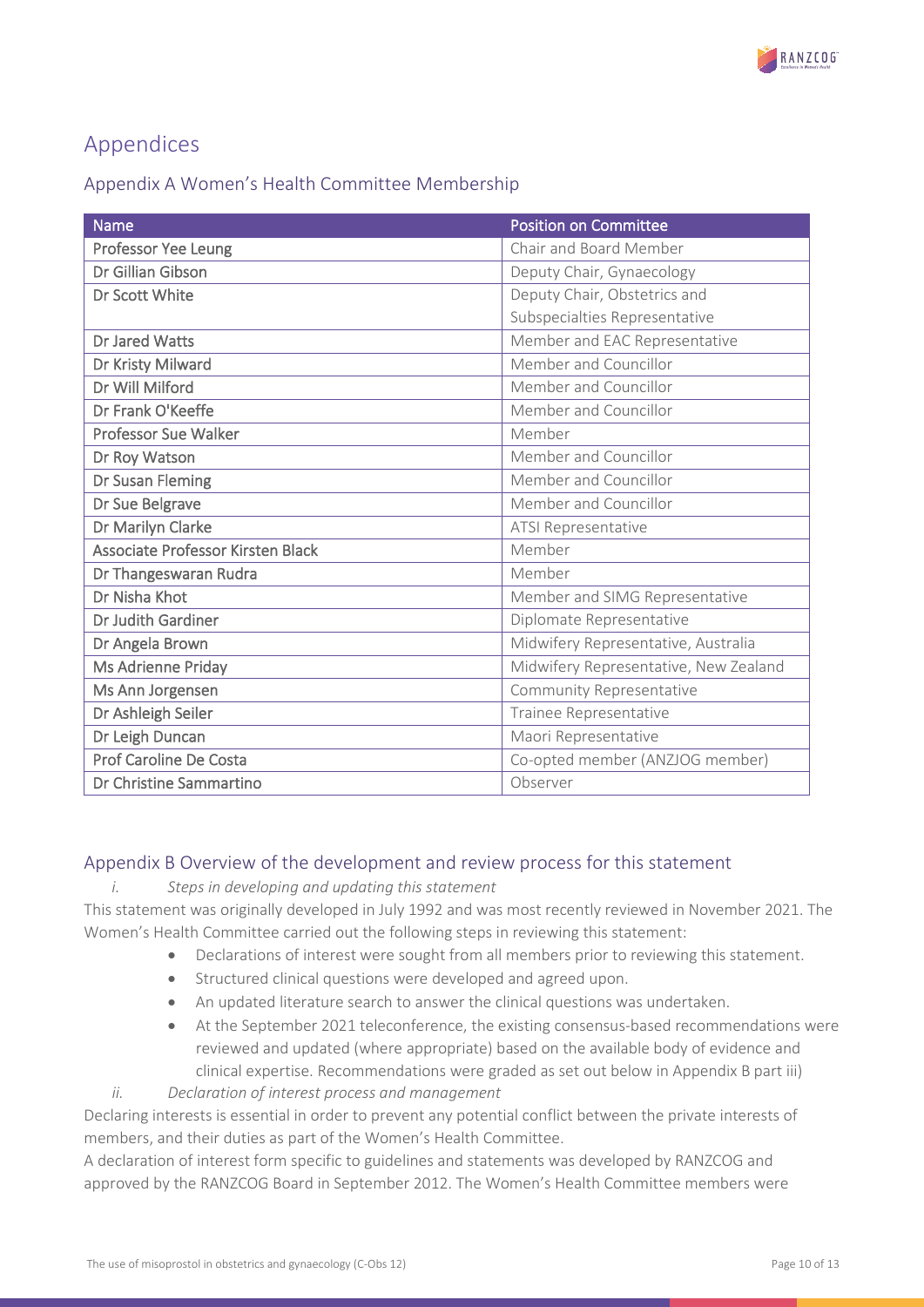

required to declare their relevant interests in writing on this form prior to participating in the review of this statement.

Members were required to update their information as soon as they become aware of any changes to their interests and there was also a standing agenda item at each meeting where declarations of interest were called for and recorded as part of the meeting minutes.

There were no significant real or perceived conflicts of interest that required management during the process of updating this statement.

#### *iii. Grading of recommendations*

Each recommendation in this College statement is given an overall grade as per the table below, based on the National Health and Medical Research Council (NHMRC) Levels of Evidence and Grades of Recommendations for Developers of Guidelines.<sup>13</sup> Where no robust evidence was available but there was sufficient consensus within the Women's Health Committee, consensus-based recommendations were developed or existing ones updated and are identifiable as such. Consensus-based recommendations were agreed to by the entire committee. Good Practice Notes are highlighted throughout and provide practical guidance to facilitate implementation. These were also developed through consensus of the entire committee.

| Recommendation category   |              | <b>Description</b>                                                                                             |
|---------------------------|--------------|----------------------------------------------------------------------------------------------------------------|
| Evidence-based            | А            | Body of evidence can be trusted to guide practice                                                              |
|                           | <sup>B</sup> | Body of evidence can be trusted to guide practice in<br>most situations                                        |
|                           | $\subset$    | Body of evidence provides some support for<br>recommendation(s) but care should be taken in its<br>application |
|                           | $\bigcap$    | The body of evidence is weak and the recommendation<br>must be applied with caution                            |
| Consensus-based           |              | Recommendation based on clinical opinion and<br>expertise as insufficient evidence available                   |
| <b>Good Practice Note</b> |              | Practical advice and information based on clinical<br>opinion and expertise                                    |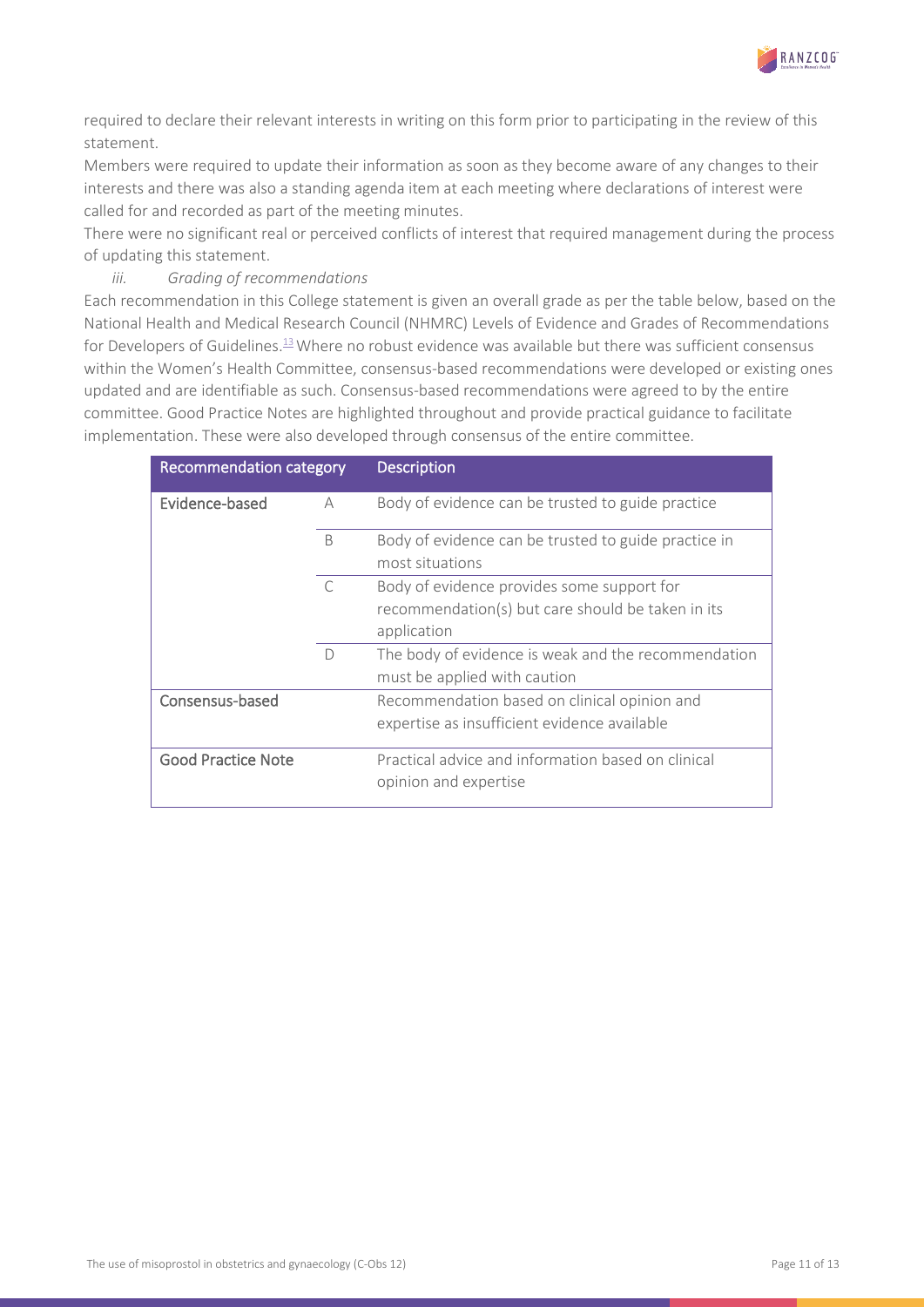

### <span id="page-11-0"></span>Appendix C Full Disclaimer

#### Purpose

This Statement has been developed to provide general advice to practitioners about women's health issues concerning use of misoprostol and should not be relied on as a substitute for proper assessment with respect to the particular circumstances of each case and the needs of any person. It is the responsibility of each practitioner to have regard to the particular circumstances of each case. Clinical management should be responsive to the needs of the individual person while using misoprostol and circumstances of each case.

#### Quality of information

The information available in Use of misoprostol in obstetrics and gynaecology (C-Obs 12) is intended as a guide and provided for information purposes only. The information is based on the Australian/New Zealand context using the best available evidence and information at the time of preparation. While the Royal Australian and New Zealand College of Obstetricians and Gynaecologists (RANZCOG) had endeavoured to ensurethat information is accurate and current at the time of preparation, it takes no responsibility for matters arising from changed circumstances or information or material that may have become subsequently available. The use of this information is entirely at your own risk and responsibility.

For the avoidance of doubt, the materials were not developed for use by patients, and patients must seek medical advice in relation to any treatment. The material includes the views or recommendations of third parties and does not necessarily reflect the views of RANZCOG or indicate a commitment to a particular course of action.

#### Third-party sites

Any information linked in this Statement is provided for the user's convenience and does not constitute an endorsement or a recommendation or indicate a commitment to a particular course of action of this information, material, or content unless specifically stated otherwise. RANZCOG disclaims, to the maximum extent permitted by law any responsibility and all liability (including without limitation, liability in negligence) to you or any third party for inaccurate, out of context, incomplete or unavailable information contained on the third- party website, or for whether the information contained on those websites is suitable for your needs or the needs of any third party for all expenses, losses, damages and costs incurred.

#### Exclusion of liability

The College disclaims, to the maximum extent permitted by law, all responsibility and all liability (including without limitation, liability in negligence) to you or any third party for any loss or damage which may result from your or any third party's use of or reliance of this guideline, including the materials within or referred to throughout this document being in any way inaccurate, out of context, incomplete or unavailable for all expenses, losses, damages, and costs incurred.

#### Exclusion of warranties

To the maximum extent permitted by law, RANZCOG makes no representation, endorsement or warranty of any kind, expressed or implied in relation to the materials within or referred to throughout this guideline being in any way inaccurate, out of context, incomplete or unavailable for all expenses, losses, damages and costs incurred.

These terms and conditions will be constructed according to and are governed by the laws of Victoria, Australia